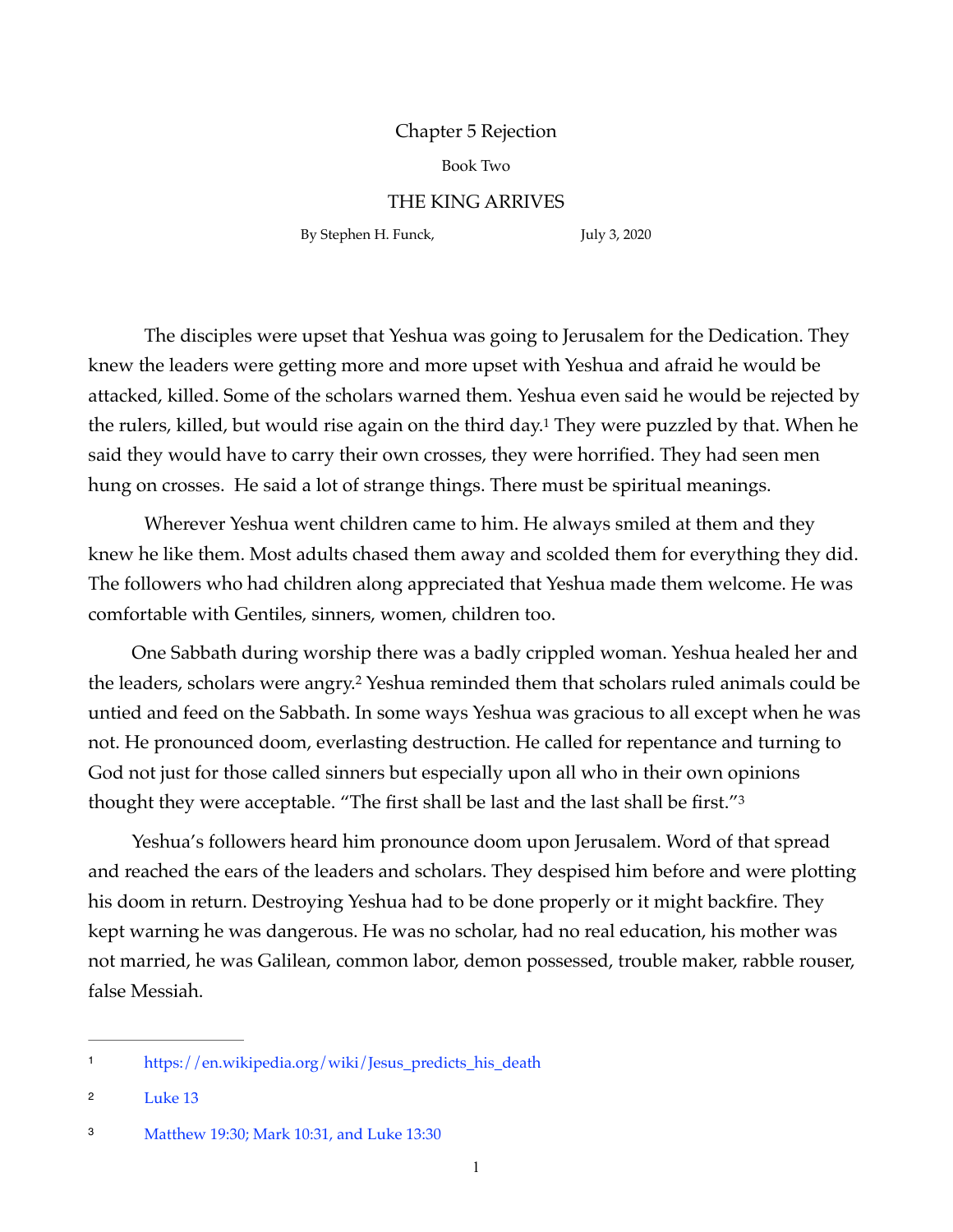The leaders in Jerusalem would not stoop to listen to him personally. They judged from reports sent to them. They could not understand why common people followed him. They despised common people too. The people knew the leaders were against Yeshua, some stayed away. Others listened to him and respected him, saw his miracles, experienced the spirit of divine love and understood the spirit of divine judgement. They longed for God's blessings and felt the weight of oppression from the powerful.

Some had wrong ideas about Yeshua. They wanted him to act as a judge in their case. They offered to follow him on conditions. They wanted to use him, his fame as a way to impress others. An important scholar invited him to dinner on the Sabbath and there was a sick man there. Yeshua turned the tables on them. He asked them, if it was permitted to heal on the sabbath[?](#page-1-0)<sup>[4](#page-1-0)</sup> When they chose not to answer, he healed him and they could not complain.

<span id="page-1-4"></span><span id="page-1-3"></span>There was a well known beggar, obnoxious, drunk, named Lazarus[.](#page-1-1)<sup>[5](#page-1-1)</sup>. He was always underfoot, demanding alms, complaining about the people passing by. Most beggars knew if they acted and spoke respectfully they would be given more. Yeshua heard of him and asked what had happened before that he got to be like this. He heard a long tale of tragic woe. Much the man had brought upon himself, some he had not. He was born unloved, in wretchedness. The scriptures promise harsh judgment on the evil. Everyone knew he was doomed. Yeshua spoke with him and received suspicion, anger, bitterness.

Later they learned he had died, much to the relief of all. Everyone was saying surely Lazarus was in hell. Yeshua paused and motioned for them to be quiet. He told a story. In it Lazarus was known by name in heaven and welcomed there. While the name of a rich man was not and he was not received there. The rich man asked if Lazarus could go back and warn his five brothers. He was told that if the books of Moses did not warn them, they would not repent even if someone came back from the dead. The listeners all knew Joseph ben Caiaphas had five brothers[.](#page-1-2)<sup>[6](#page-1-2)</sup> Months later the followers realized, those brothers did not repent even when they learned Lazarus of Bethany and Yeshua were raised.

<span id="page-1-5"></span>Again at dinner with leaders, he got caught in a dispute between the two great schools, Hillel and Shammai. The host and guests complained Yeshua had not properly washed before

<span id="page-1-0"></span>[<sup>4</sup>](#page-1-3) Luke 14

<span id="page-1-1"></span>[<sup>5</sup>](#page-1-4) Luke 16

<span id="page-1-2"></span>[<sup>6</sup>](#page-1-5) By cultural requirements, a rich mane would be a leader in the synagog and active in religious affairs. <https://weekly.israelbiblecenter.com/rich-man-lazarus-based-real-life/>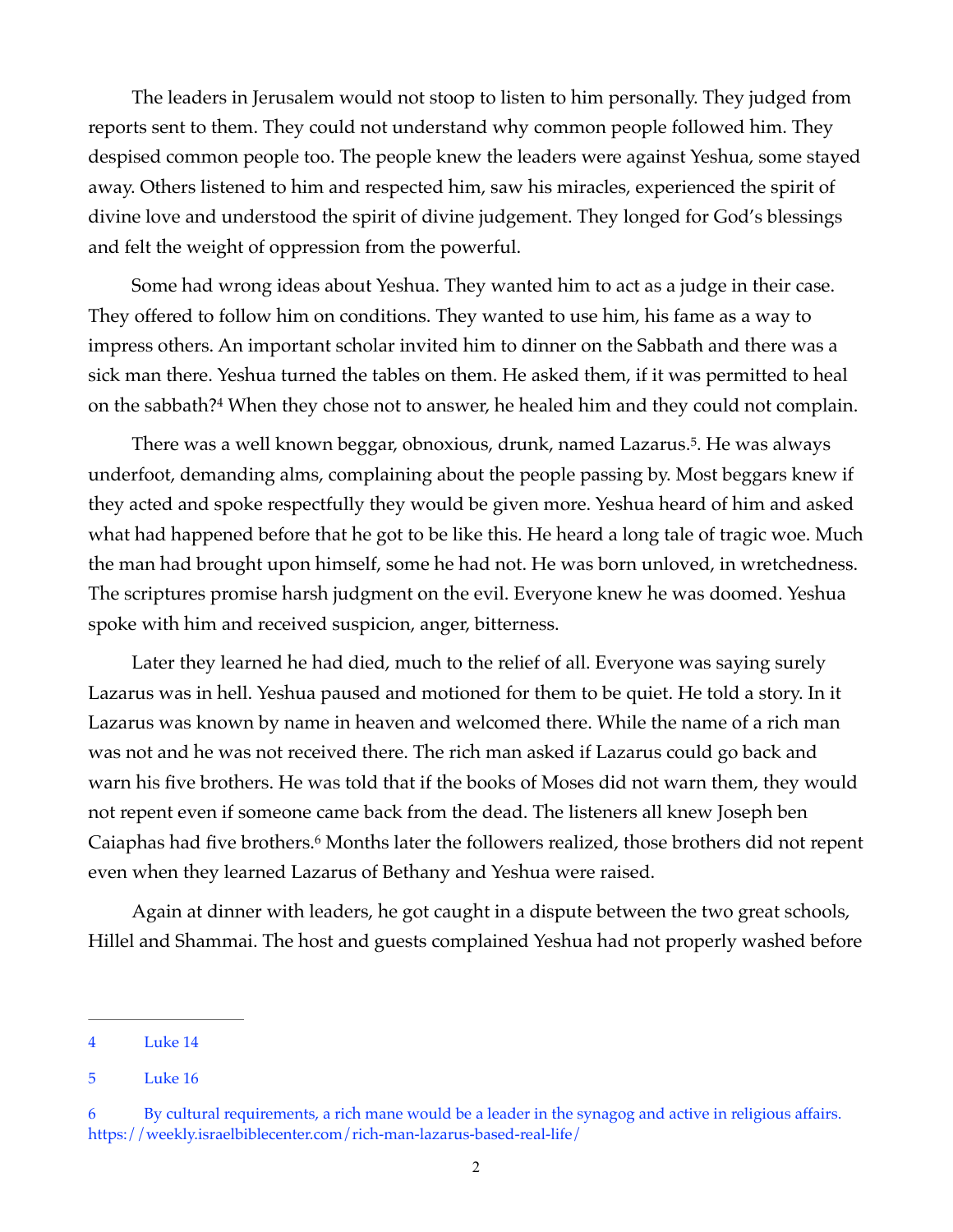<span id="page-2-7"></span>eating[.](#page-2-0)<sup>[7](#page-2-0)</sup> They were following the rule of Shammai, distinguishing ritual purity. Yeshua countered with Hillel's position that the core issue was not ritual purity but moral, inner purity. They were deeply offended and harassed him with difficult questions. Yeshua responded with harsh words of condemnation upon them

The whole culture was based on knowledge and privilege. Those with more knowledge of religions issues deserved to be more respected and had privileges over those beneath them. Yeshua turned this upside down. He made clear those with knowledge and privileges were held to higher standard by God and risked harsher punishments.

<span id="page-2-9"></span><span id="page-2-8"></span>NearJericho<sup>[8](#page-2-1)</sup> on the way, Jesus healed a blind man who was calling him "Son of David". In doing so the man was calling him the Messiah. In the city with crowds before and after him, a short man climbed a tree to see him. "Zacchaeus, come down." Yeshua invited himselfto stay with him.<sup>[9](#page-2-2)</sup> He was rich, the chief tax collector at one of the most lucrative posts. They had long conversations. Yeshua joked that Zacchaeus had lived up to the meaning of his name. The Twelve, their families and many other followers ate well. Afterward Zacchaeus returned "excess" revenue to many.

<span id="page-2-12"></span><span id="page-2-11"></span><span id="page-2-10"></span>Yeshua spoke with the leaders of the Syna[g](#page-2-3)og<sup>[10](#page-2-3)</sup> about forgiveness.<sup>11</sup> They decided to permit Zacchaeus to worship there. The followers were dealing with complaints from the people about Yeshua eating, drinking and staying with sinners. The next day as they were leaving Jericho, there were two blind men[.](#page-2-5)<sup>[12](#page-2-5)</sup> Again he was addressed as "Son of David." One of them, Bar Timaeus joined them as a follower. They passed the Winter Palaces spread over a large area.<sup>13</sup>

<span id="page-2-13"></span>The very long climb to the top took much of the day. They left the warmth of the Jordan for the winter chill of Jerusalem. It was wonderful to stay with Lazarus and at the oil press.

<span id="page-2-0"></span><sup>&</sup>lt;sup>[7](#page-2-7)</sup> Luke 11

<span id="page-2-1"></span><sup>8</sup> <https://en.wikipedia.org/wiki/Jericho> 11,000 years old One of the oldest cities ever.

<span id="page-2-2"></span>https://en.wikipedia.org/wiki/Zacchaeus [9](#page-2-9)

<span id="page-2-3"></span>[https://en.wikipedia.org/wiki/Wadi\\_Qelt\\_Synagogue](https://en.wikipedia.org/wiki/Wadi_Qelt_Synagogue) One of the very earliest ever built. [10](#page-2-10)

<span id="page-2-4"></span>https://en.wikipedia.org/wiki/Forgiveness#Christianity [11](#page-2-11)

<span id="page-2-5"></span>https://en.wikipedia.org/wiki/Healing\_the\_blind\_near\_Jericho [12](#page-2-12)

<span id="page-2-6"></span>[<sup>13</sup>](#page-2-13) [https://en.wikipedia.org/wiki/Hasmonean\\_royal\\_winter\\_palaces](https://en.wikipedia.org/wiki/Hasmonean_royal_winter_palaces) [https://](https://www.jewishvirtuallibrary.org/jericho-the-winter-palace-of-king-herod) [www.jewishvirtuallibrary.org/jericho-the-winter-palace-of-king-herod](https://www.jewishvirtuallibrary.org/jericho-the-winter-palace-of-king-herod) [https://archaeologyillustrated.com/](https://archaeologyillustrated.com/collections/jericho-herods-winter-palace-and-balsam-tree-plantations-1st-century-bc/) [collections/jericho-herods-winter-palace-and-balsam-tree-plantations-1st-century-bc/](https://archaeologyillustrated.com/collections/jericho-herods-winter-palace-and-balsam-tree-plantations-1st-century-bc/) [http://cojs.org/suzanne-f](http://cojs.org/suzanne-f-singer-winter-palaces-jericho-biblical-archaeology-review-3-2-1977/)[singer-winter-palaces-jericho-biblical-archaeology-review-3-2-1977/](http://cojs.org/suzanne-f-singer-winter-palaces-jericho-biblical-archaeology-review-3-2-1977/)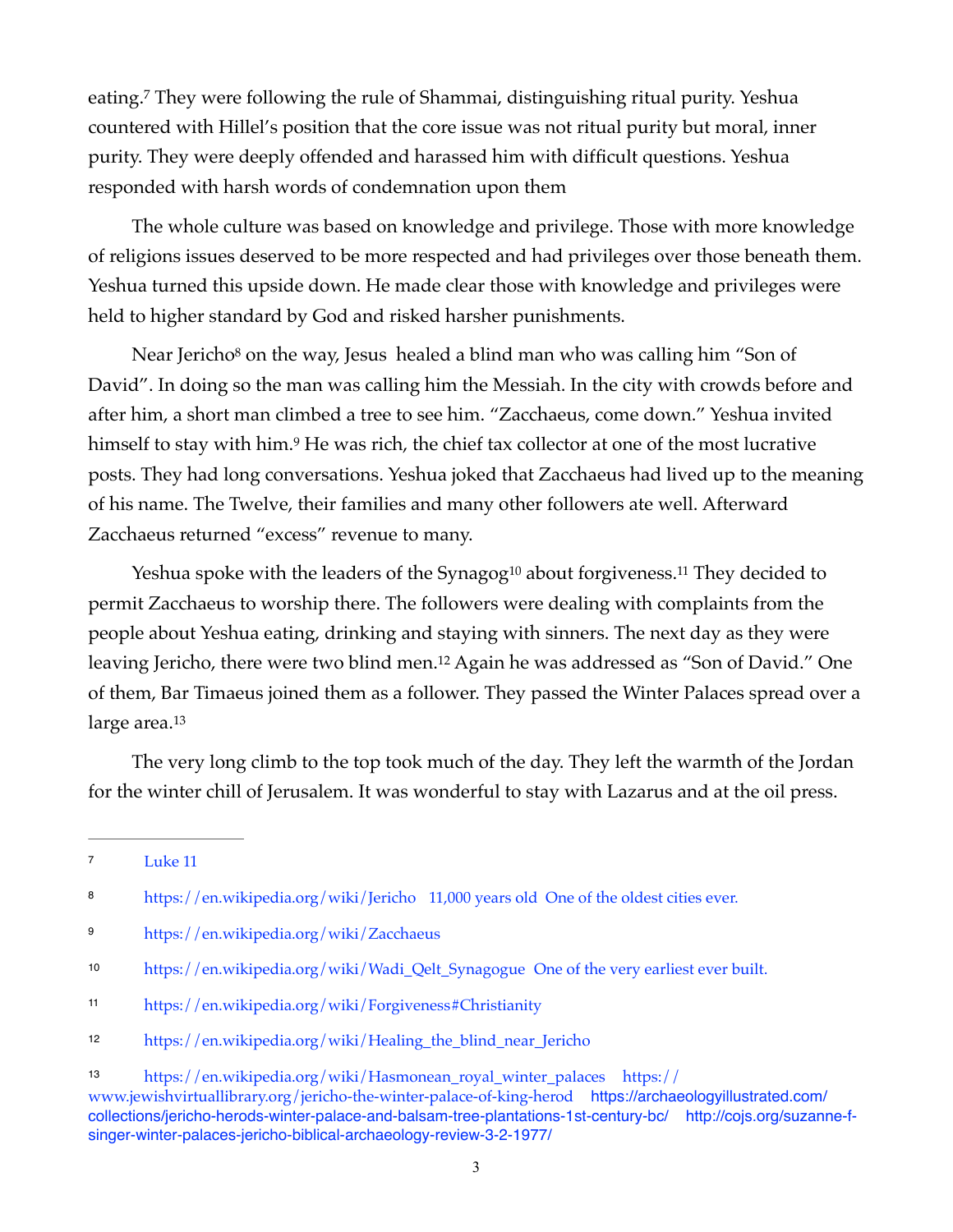Yeshua did not make a great show of himself, no teaching in the Temple Courts. Many people did seek him out. There was a constant flow of people coming for healing and to listen to him teach. It was much more relaxed than other times they were there. Finally the leaders posted men near Yeshua to watch and see just who the people were that were coming. That greatly reduced the number coming.

<span id="page-3-4"></span><span id="page-3-3"></span>Yeshua went up to the Temple for the Hanukkah celebration. The worship celebration was glorious but Yeshua was not able to appreciate it. They were waiting for him<sup>[14](#page-3-0)</sup>. They backed [h](#page-3-1)im into Solomon's porch<sup>[15](#page-3-1)</sup> to interrogate him. They demanded that he would tell them he was the Messiah. They were from the Sanhedrin, the ruling council of Israel. They had the responsibility, the authority, to judge, rule, decide, if he was really the Messiah or an imposter. Yeshua knew if he said so they would immediately stone him to death. He told them to remember what he had said "Son of Man", Son of God." He reminded them of the works he had done. They claimed no evil person could do such miracles, therefore he had to be a righteous person.

<span id="page-3-5"></span>Yeshua challenged them. As Sheep follow the voice of their shepherd so Yeshua's sheep follow him. Therefore since the rulers rejected him they were unable to see, hear, understand, who he was. He knew the scriptures and knew the teachings of the scholars. He turned that around on them. He referred to God as his father and that God had given him his followers. They were furious that he was claiming God as his father and so claiming he was God. He confoundedthem by reminding them of the teachings<sup>[16](#page-3-2)</sup> they knew well concerning Psalm 82: "I said, you are gods." One story asserted that since they were gods, death had no power over them. Another claimed that as gods they could not have children. In both stories Israel's sin ended their status. Yeshua finished off by reminding them of all he had done which was what his father would do. Then he escaped their clutches.

It was not possible to stay in Jerusalem or Judea, so Yeshua led his followers across the Jordan to Perea, to where John had been baptizing. Jerusalem was cold in winter. This was warm comfortable, much better than it was in summer heat. Many people came to Yeshua there, and the Council had no authority to arrest him. Yeshua had not spent much time in Perea. Many had heard about him and were eager to see him and hear his message. They

<span id="page-3-0"></span>John 10 [14](#page-3-3)

<span id="page-3-1"></span>[https://en.wikipedia.org/wiki/Second\\_Temple](https://en.wikipedia.org/wiki/Second_Temple) [https://www.biblicalarchaeology.org/daily/biblical-](https://www.biblicalarchaeology.org/daily/biblical-sites-places/temple-at-jerusalem/what-did-herods-temple-in-jerusalem-look-like/) [15](#page-3-4) [sites-places/temple-at-jerusalem/what-did-herods-temple-in-jerusalem-look-like/](https://www.biblicalarchaeology.org/daily/biblical-sites-places/temple-at-jerusalem/what-did-herods-temple-in-jerusalem-look-like/) [https://](https://en.wikipedia.org/wiki/Solomon%27s_Porch) [en.wikipedia.org/wiki/Solomon%27s\\_Porch](https://en.wikipedia.org/wiki/Solomon%27s_Porch)

<span id="page-3-2"></span>They are preserved in the Midrash Rabbah Exodos 32:7 [16](#page-3-5)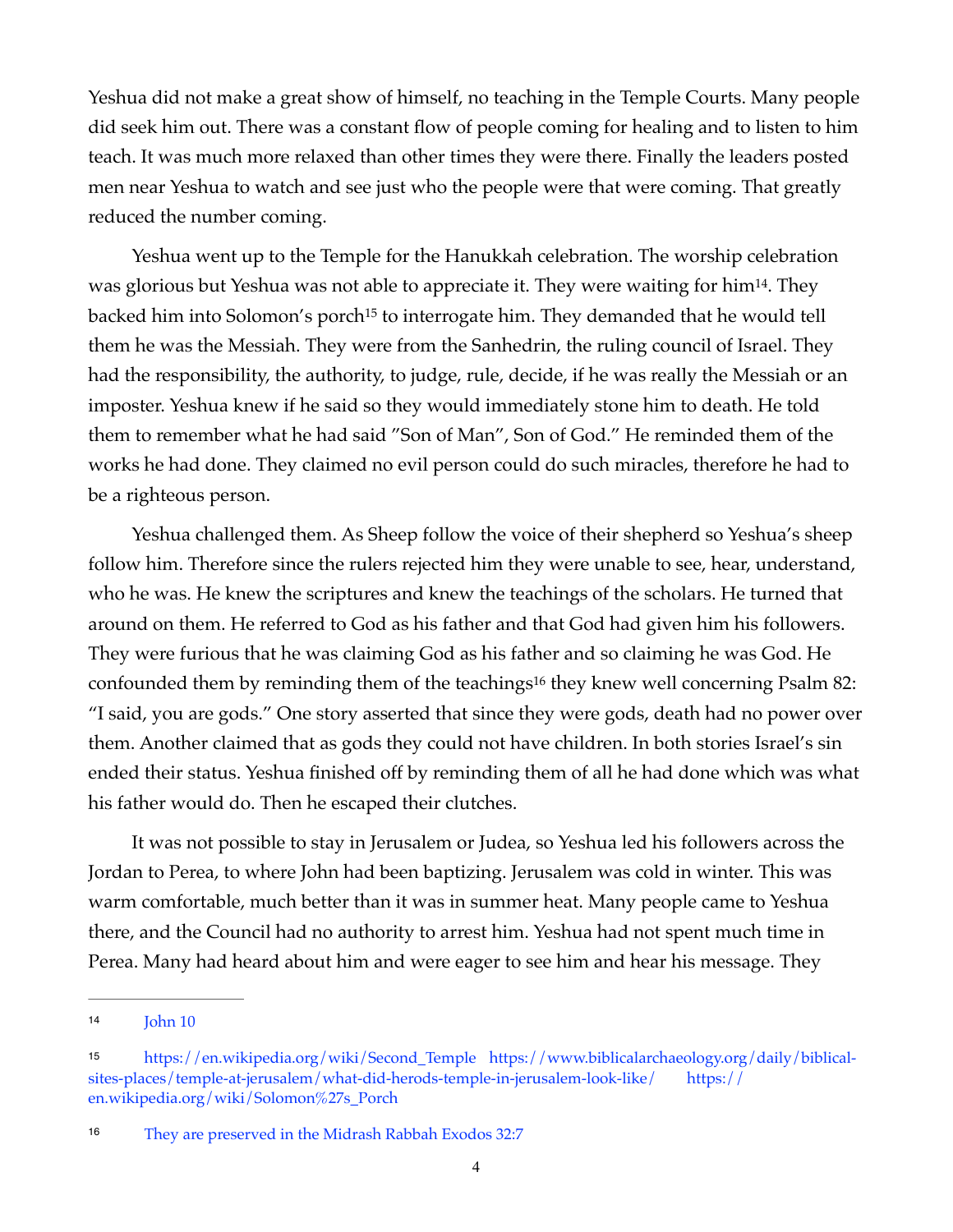were hoping to see miracles. John preached and baptized but did no miracles. Yeshua's message was almost the same as John's. "Repent the Kingdom is at hand." With Yeshua there was the sense that the Kingdom had come in Yeshua himself. Believe in him.

<span id="page-4-2"></span>He climbed the long ascent to Philadelphia[.](#page-4-0)<sup>[17](#page-4-0)</sup> The people there were not so impressed with Yeshua, Arabs, Greeks, Moabites. They were more interested in selling things to his followers. On the way back, at the edge of the trees they stopped at the Castle of the Servant. It was built long before and left unfinished by Hyrcanus of Jerusalem. It was a powerful illustration of Yeshua's words of judgement and doom. The powerful place their confidence and hope in their own strength.

They returned to John's campsite and settled in. Yeshua's followers talked among themselves wondering what the future would bring. They were conflicted. They loved Yeshua. His words were the Word of God. His actions were God's deeds. They had seen great crowds of people moved by him. They had seen opposition from the powerful and fear in many people. There was such a spirit of love, gentleness mercy, compassion. He loved them, took care of them. They loved him. And they worried. Some of his words were strange. Some were harsh. So many had turned away, no longer followed. What would Yeshua do?

<span id="page-4-3"></span>A messenger came from Lazarus' sisters. He had suddenly fallen very sick. He looked very bad[.](#page-4-1) They needed Yeshua to come back immediately.<sup>[18](#page-4-1)</sup> Yeshua heard the urgent plea. He prayed. He continued as before. Everyone was puzzled. They did not understand. After two more days, Yeshua told them to pack up, they were going back to Bethany. Lazarus had died. Now they were even more puzzled, they thought Yeshua was staying away because the authorities wanted to catch and kill him.

It was a worried and concerned group that crossed the Jordan and headed up the long steep road to the top to Bethany. They were not so concerned about Lazarus. He had been dead for days. What would happen to them, to Yeshua. Actually Lazarus had been in the tomb for four days. People thought the ghost stayed around for three days. Then when the body started to decay, it left. Lazarus was dead and gone.

There were a number of people around. Lazarus was an important person, well known to the council. His position as Master of the Sacred Oil was just underneath them. He had regular dealing with them and hundreds of priest, olive oil workers under him. Jerusalem, the Temple was just down the hill. It was a constant stream of mourners coming to see his family.

<span id="page-4-0"></span>https://en.wikipedia.org/wiki/Amman https://en.wikipedia.org/wiki/Qasr\_Al-Abd [17](#page-4-2)

<span id="page-4-1"></span> $18$   $John 11$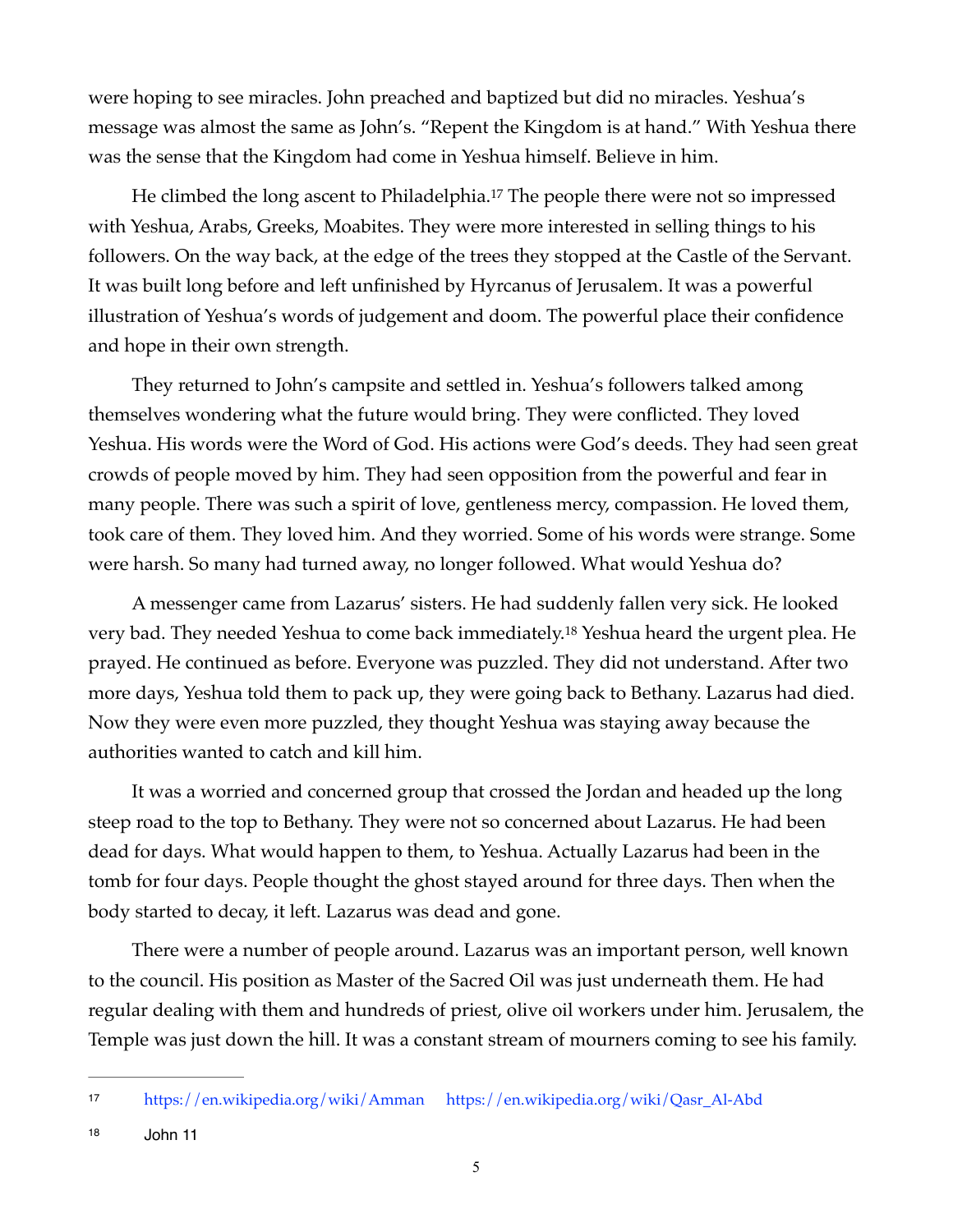So much sadness, such a fine man, cut down so suddenly in the prime of life. His sons were too young to take his position. Would Simon take over the position or would he have the power while the oldest son learned how to handle the position? The Council would make the final decision.

Unbelievable! Yeshua raised Lazarus from the grave. People screamed. Others fainted. It tookawhile before anyone even thought to praise God.<sup>[19](#page-5-0)</sup> Hallelujahs. Cheers. Shouts of Joy echoed though the hills.

## Questions:

<span id="page-5-1"></span>What was it like traveling with Jesus on his ministry?"

 I deliberately avoid quoting Jesus teachings as much as possible. It is better for the reader to read His word as recorded in the Gospels

The Gospels record the events of Jesus' life. They do not include the background information everyone knew at the time they were written. This is one of a series of stories that includes that background faithful to what is known about the history and culture. I hope this provokes-in a good way-the reader to think deeply about the Scriptural account. Go to my web site for more. http://thesignofconcord.com. These are in the section titled "King of Kings". There is also a section titled "King of Kings Supplements" with additional information.

If you do not think this reflects the culture and historic situation, how would you tell the story?

Many thanks to my patient wife Lynne for repeatedly proofreading.

This is meant for non technical readers. The footnotes are links to the documentation.

Notes:

This is one of a series of stories that attempt to make an accurate portrayal of the culture and history of the times in which Jesus lived. Go to my web site for more.<http://thesignofconcord.com>

 If the reader discovers any historical inaccuracy, please send me the corrections and evidence. Please feel free to pass it on to others. Thanks to my patient wife Lynne for repeatedly proofreading. I excel at creative spelling and punctuation. [ConcordDove@mac.com](mailto:ConcordDove@mac.com)

This is meant for non technical readers. For them Wikipedia is a good reference. Scholars are able to find scholarly references for the following footnotes.

<span id="page-5-0"></span>[<sup>19</sup>](#page-5-1) [https://en.wikipedia.org/wiki/Lazarus\\_of\\_Bethany](https://en.wikipedia.org/wiki/Lazarus_of_Bethany) [https://en.wikipedia.org/wiki/](https://en.wikipedia.org/wiki/Raising_of_Lazarus) [Raising\\_of\\_Lazarus](https://en.wikipedia.org/wiki/Raising_of_Lazarus) [https://en.wikipedia.org/wiki/Tomb\\_of\\_Lazarus](https://en.wikipedia.org/wiki/Tomb_of_Lazarus)